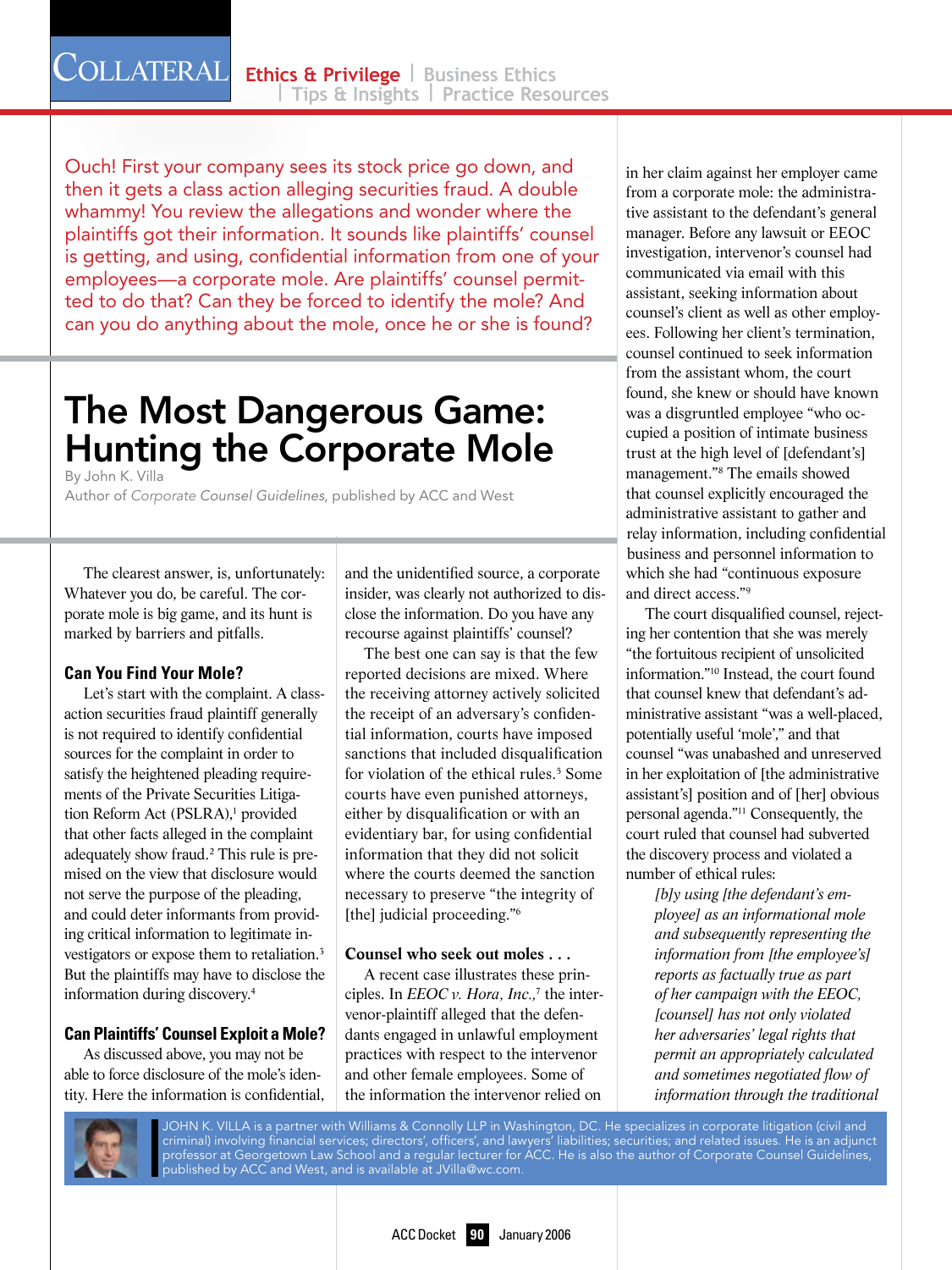*discovery process, but she also contemporaneously risked undermining the EEOC's official role and thwarted policies underlying a number of ethical rules.12*

The court grouped counsel's violations of the Rules into three categories.<sup>13</sup>

*Communicating with person represented by counsel.* Rule 4.2 bans communications relating to the subject of the representation with a person whom the lawyer knows to be represented by counsel. Here the assistant arguably fell within this category, as her broad responsibilities and position central to management operations, which gave her access to confidential information, may have placed her in a position to impute liability to the defendants. At a minimum, the court held, counsel should have considered waiting for proper discovery procedures and then notifying the defendants that she wanted to speak with the assistant.

*Violating the legal rights of defendants.* Rule 4.4(a) bars a lawyer from obtaining evidence by methods that violate the legal rights of third persons. In this case, the court found emails clearly showed that counsel encouraged the assistant to disclose all information, and counsel did not present credible evidence that she had informed the assistant that relaying confidential and privileged information was improper.

*Inducing ethical violations*. Rule 8.4(a) bars as misconduct a lawyer's violation of the ethical rules or the lawyer's knowing assistance or inducement of another to violate the ethical rules; Rule 8.4(c) bars as misconduct a lawyer's participation in conduct involving dishonesty, fraud, deceit, or misrepresentation. The court found that counsel violated these provisions by surreptitiously inducing the assistant to help her violate the ethical rules by giving her privileged and confidential information.

Because of these violations and the resulting prejudice to the defendants in their defense of the EEOC claim, the

court ordered the disqualification of intervenor's counsel.

The approach in *Hora* is analogous to cases involving counsel's solicitation of privileged and confidential information from *former* managerial employees of a defendant corporation. These cases vary on whether some of the ethical rules, such as Rule 4.2, preclude counsel's contact with the former employee.14 There is, however, more consensus on the application of other rules; many of these cases hold, and the American Bar Association (ABA) has cautioned.<sup>15</sup> that counsel might be disqualified for violating other ethical rules, such as Rule 4.4,16 or because their receipt of confidential information taints the judicial process.17

What if the attorney does not actively solicit confi- dential information from a current or former employee of an adversary, but is presented with such information after initial contact by the employee?

#### **. . . and counsel who have moles thrust upon them**

What if the attorney does *not* actively solicit confidential information from a current or former employee of an adversary, but is presented with such information after initial contact by the employee? Sanctions imposed for the subsequent use of that information may fall short of disqualification. For example, in *In re Shell Oil Refinery*, 18 involving a class action lawsuit against Shell arising out of a refinery explosion, a Shell employee, through an attorney, contacted the plaintiffs' counsel because the employee believed that the company was intentionally concealing facts or misleading plaintiffs' counsel. During discovery, it became clear to Shell that plaintiffs' counsel had

obtained Shell documents by means other than discovery, probably from a mole an unidentified Shell employee. Shell sought discovery of all documents in the possession of plaintiffs' counsel as well as the identity of the employee who provided those documents. The court ordered plaintiffs to produce the documents and prohibited their further use by the plaintiffs, but denied Shell's request for the identity of the mole on the grounds that disclosure was not relevant to remedying the unfairness caused by plaintiffs' use of the documents.

Both parties unsuccessfully sought reconsideration. The court rejected Shell's argument based on the "no-contact" prohibition of Rule 4.2. The court found that whether the rule had been violated or not, the real issue was counsel's surreptitious receipt of the Shell documents from the employee, because such receipt was both "inappropriate and contrary to fair play."19 Based on its inherent authority to remedy practices that threatened judicial integrity and the adversary process, the court held that an order requiring production of the documents and prohibiting their further use would not only preserve the integrity of the proceeding but would also balance the scales between the parties.

### **A Spectrum of Sanctions**

The difference in sanctions imposed in *Shell* and *Hora* resulted from the courts' differing views of the mole's motives and of the culpability and complicity of the attorney in receiving and using the mole's unauthorized disclosures. At one end of the courts' spectrum would be the righteous mole, motivated by a desire to blow the whistle on fraud, and the attorney who receives the mole's information unsolicited. The *Shell* court, for example, acknowledges the mole's apparently valid motive to remedy the company's perceived failure to comply with a discovery request.20 The ABA has also cited the legitimacy of the whistleblowing motive in its